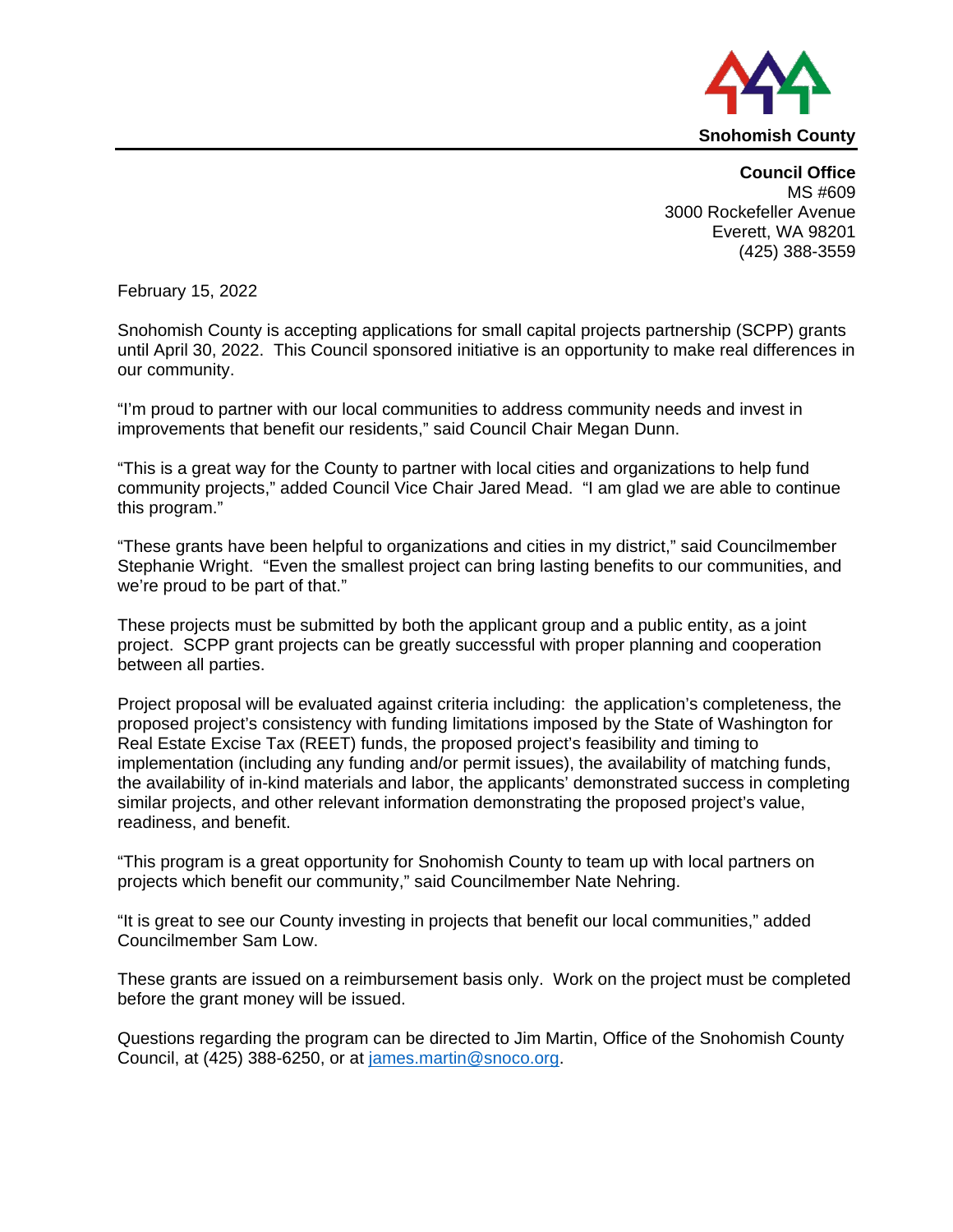

### **SNOHOMISH COUNTY, WASHINGTON 2022 SMALL CAPITAL PROJECTS PARTNERSHIP (SCPP) GRANTS**

*Overview, Schedule, and Contents*

The **Small Capital Projects Partnership** (**SCPP**) provides supporting funds for small capital projects within Snohomish County. Funding is provided by the Real Estate Excise Tax 2 (REET 2) Fund. To be eligible for funding, applicant organizations must partner with a public entity on whose land the field or facility is located. Public entities include: school districts, park districts, utility districts, county and cities. The application is submitted by both the applicant group and the public entity. The goal of the program is to award grants across Snohomish County.

Successful SCPP Grant projects consist of good planning and cooperation between the parties. The ability to demonstrate community need and impact of the project, and the ability to manage and complete the project in a timely fashion within budget are key elements of a strong application. Please carefully read all policies and application materials before you begin filling out the application. The application may be filled out electronically and saved. A hard copy original and three copies must be submitted. Please also include a completed W-9 with your application.

**Applications are due April 30, 2022 before 5PM**. Proposals will be evaluated against criteria, the primary one being that the project must meet the restrictions for REET 2 funds. REET 2 can be used for "planning, acquisition, construction, reconstruction, repair, replacement, rehabilitation, or improvement of streets, roads, highways, sidewalks, street and road lighting systems, traffic signals, bridges, domestic water systems, storm and sanitary sewer systems, and planning, construction, reconstruction, repair, rehabilitation, or improvement of parks." (See RCW 82.46.035(5)). Note that land acquisition, facilities repair, maintenance or restoration are not qualifying uses of REET 2.

Additional criteria include: expectation that the project will be completed, and funds expended, by December 31, 2022; availability of matching funds; the availability of in-kind materials and labor; the applicants' demonstrated success in completing similar projects; and other relevant information demonstrating the proposed project's value, readiness, and benefit. Projects must be included on the agency's Capital Improvement Plan for 2022. Preference will be given to projects that have not received SCPP awards in two of the last three years. Project agreements will be approved by the Snohomish County Council and executed by the Council Chair. Funding for project initiation will be available to selected applicants as a reimbursement for actual expenses incurred, not to exceed the amount awarded. Copy of County contract is included, and may not be amended.

## **Please submit the original application to the following address by April 30, 2022 at 5 PM:**

# **Snohomish County Council Offices**  Attention: Jim Martin 3000 Rockefeller Ave, M/S 609 Everett, WA 98201 Or to: james.martin@snoco.org

Please Note: Funds can only be awarded to organizations in Snohomish County, Washington.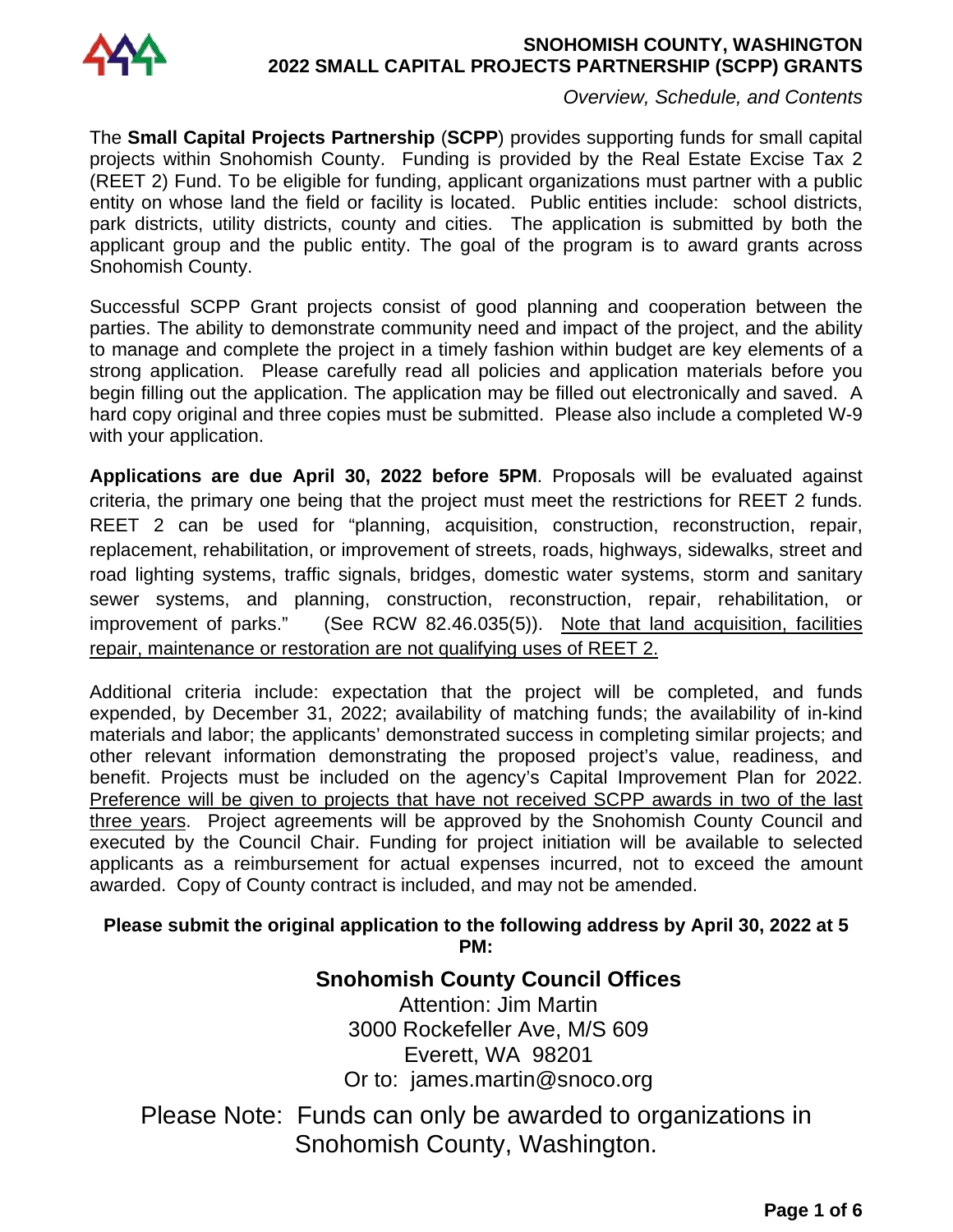

## **SNOHOMISH COUNTY, WASHINGTON 2022 SMALL CAPITAL PROJECTS PARTNERSHIP (SCPP) GRANTS**

Please read through this application form carefully before starting to fill it out; the instructions are on it. Be thorough, but brief. Excessive use of appended materials (beyond those requested in the application) is neither encouraged nor is to your advantage.

| 1. Public Entity Co-applicant Agency and<br>Address:                                                                                                                 |                                                                                                       |                |  | 2. Authorized Signature Approving<br><b>Application Submittal:</b> |  |  |  |  |
|----------------------------------------------------------------------------------------------------------------------------------------------------------------------|-------------------------------------------------------------------------------------------------------|----------------|--|--------------------------------------------------------------------|--|--|--|--|
|                                                                                                                                                                      | (Agency Name)                                                                                         |                |  |                                                                    |  |  |  |  |
|                                                                                                                                                                      |                                                                                                       |                |  | Signature                                                          |  |  |  |  |
|                                                                                                                                                                      | (Address)                                                                                             |                |  |                                                                    |  |  |  |  |
|                                                                                                                                                                      |                                                                                                       |                |  |                                                                    |  |  |  |  |
|                                                                                                                                                                      | (City)<br>(Zip Code)                                                                                  |                |  | Name and Title                                                     |  |  |  |  |
|                                                                                                                                                                      |                                                                                                       |                |  |                                                                    |  |  |  |  |
|                                                                                                                                                                      | Project or Grant Manager: This must be<br>someone available to answer questions about<br>the project. |                |  | <b>Name</b>                                                        |  |  |  |  |
|                                                                                                                                                                      | Phone:                                                                                                |                |  | Email:                                                             |  |  |  |  |
| 3. Co-Sponsoring Organization<br><b>Authorized Signature of Co-Sponsoring</b><br><b>Name and Address:</b><br>Organization<br>(Agency Name)<br>Signature<br>(Address) |                                                                                                       |                |  |                                                                    |  |  |  |  |
| (Zip Code)<br>(City)                                                                                                                                                 |                                                                                                       | Name and Title |  |                                                                    |  |  |  |  |
| <b>Project Contact Person:</b>                                                                                                                                       |                                                                                                       | Name<br>Phone  |  |                                                                    |  |  |  |  |
|                                                                                                                                                                      | Email                                                                                                 |                |  |                                                                    |  |  |  |  |
| 4. Title of Proposed Project--be concise but descriptive, e.g., Oak Tree Park Basketball Court:                                                                      |                                                                                                       |                |  |                                                                    |  |  |  |  |
|                                                                                                                                                                      |                                                                                                       |                |  |                                                                    |  |  |  |  |
| 5. Project Location--provide an address and enough information for staff to find the specific project<br>location:                                                   |                                                                                                       |                |  |                                                                    |  |  |  |  |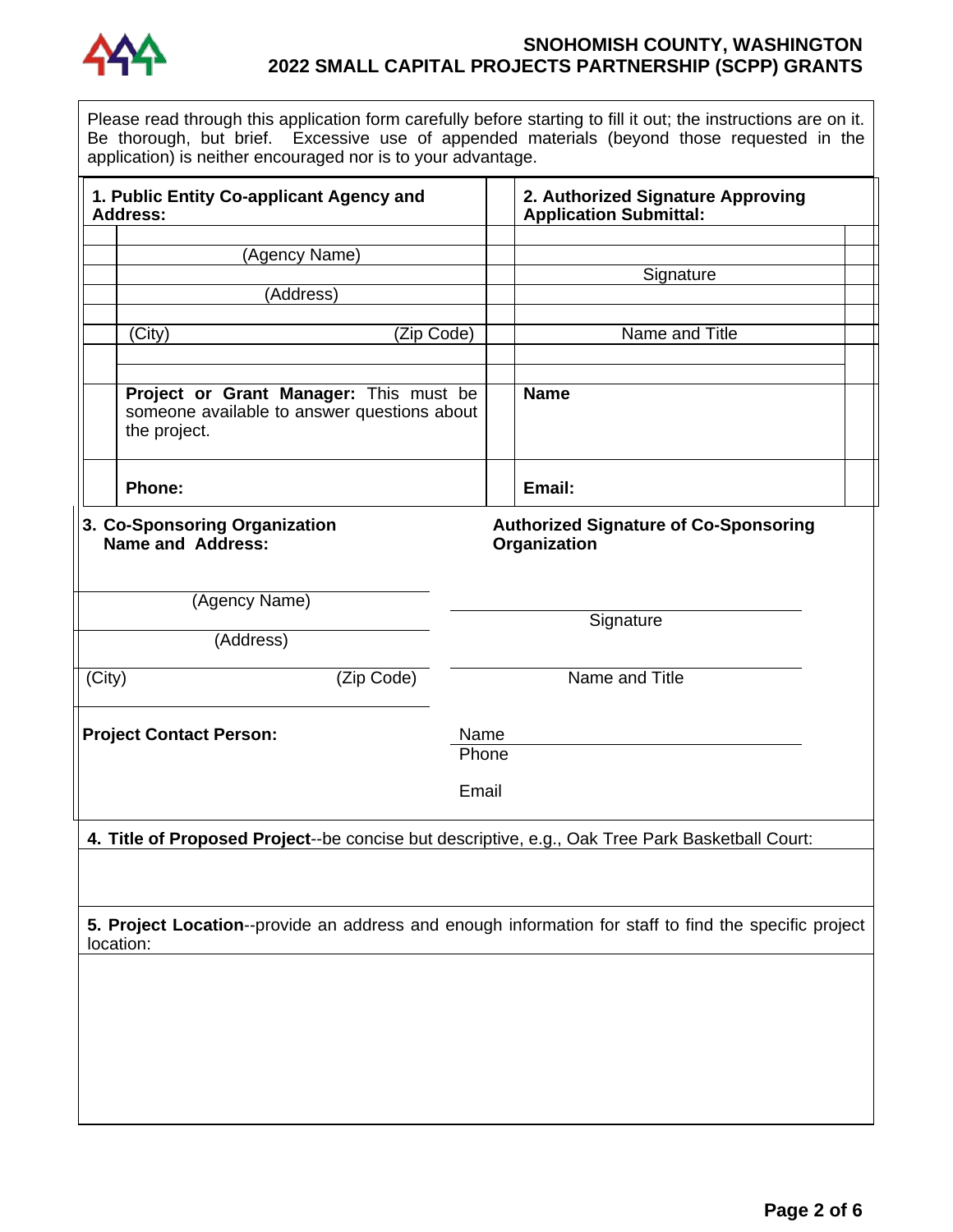

## **SNOHOMISH COUNTY, WASHINGTON 2022 SMALL CAPITAL PROJECTS PARTNERSHIP (SCPP) GRANTS**

| (a) | SCPP Grant funds $\frac{1}{2}$<br>requested        |  |
|-----|----------------------------------------------------|--|
| (b) | Total match/Supporting   \$<br>entity contribution |  |
| (c) | Total Project Cost:   \$                           |  |

#### **7. Project Description**

Describe the SCPP Grant Project for which funding is requested. Provide a thorough Scope of Services detailing how the funds will be used and how they relate to a master plan if the funds do not complete the project: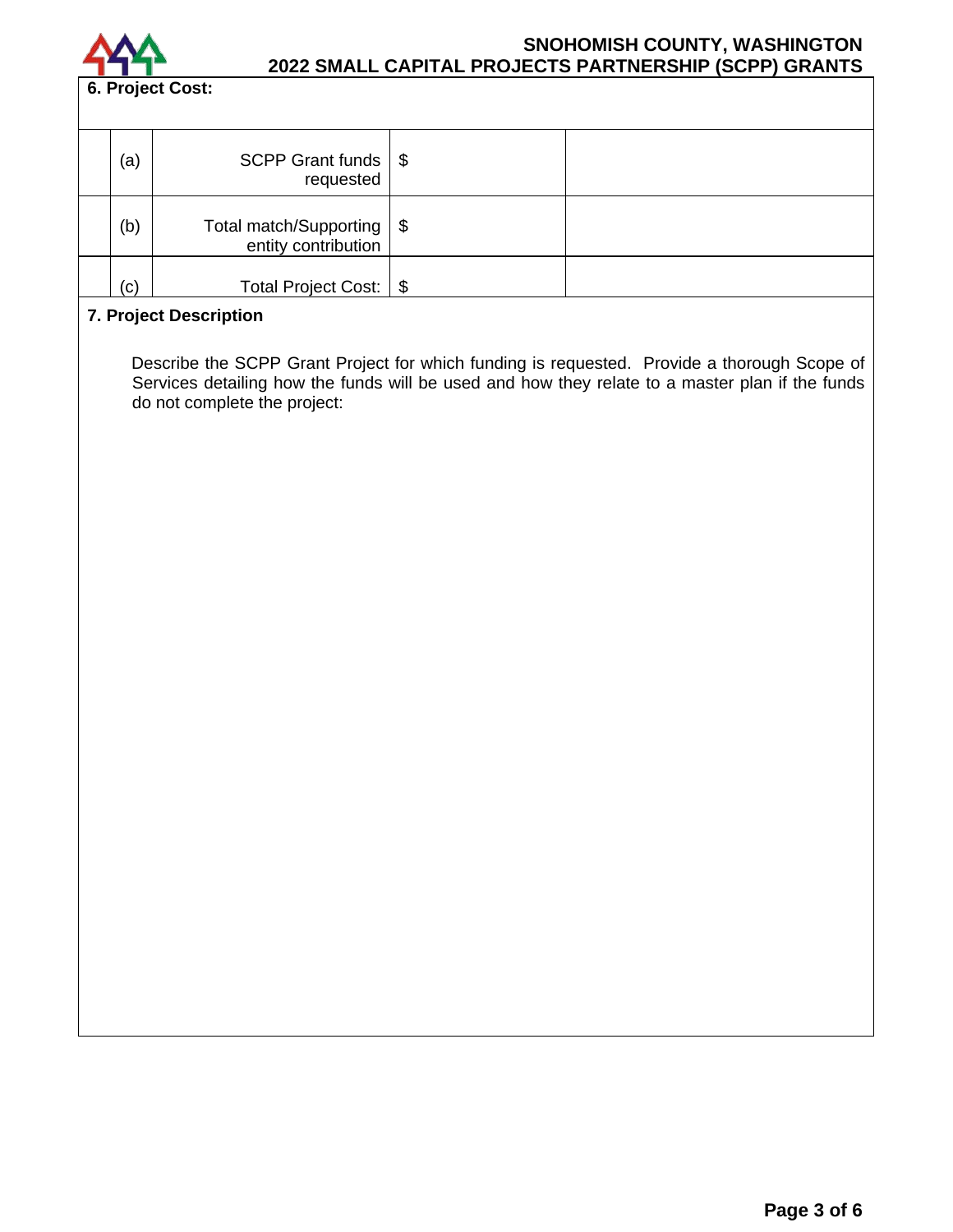

#### **8. Neighborhood/Community Impact**

The project's impact should include: **(1)** an explanation of how existing facilities in your service area are inadequate, in disrepair, scarce, or cannot meet the needs of your organization's members and area in general. Pictures may be included. You must define Service Area in your explanation; and **(2)** how the proposed project will remedy the above described situation. (For example: What field conditions will change or be improved as a result of this funding? How will this affect usability?)

Maximum points will be awarded to projects addressing a high priority neighborhood/community facility need. A project will not receive points if the need for the project is not documented. Evaluators will consider proposed project in context of existing facilities.

#### **9**. **Proposed Project Management**

Please describe how this project is carefully planned and clearly ready to proceed as soon as a grant award is available. The elements of a good plan include: a well-defined scope of work, clear and measurable objectives, activities that will accomplish the objectives within a detailed time frame, indication that the applicant has provided for any specialized knowledge or expertise necessary to accomplish the objectives, and evidence that there is well-established coordination between the joint applicants. Any necessary permits need to be identified and steps taken to obtain them noted, including schedule (e.g., timeline to obtain them).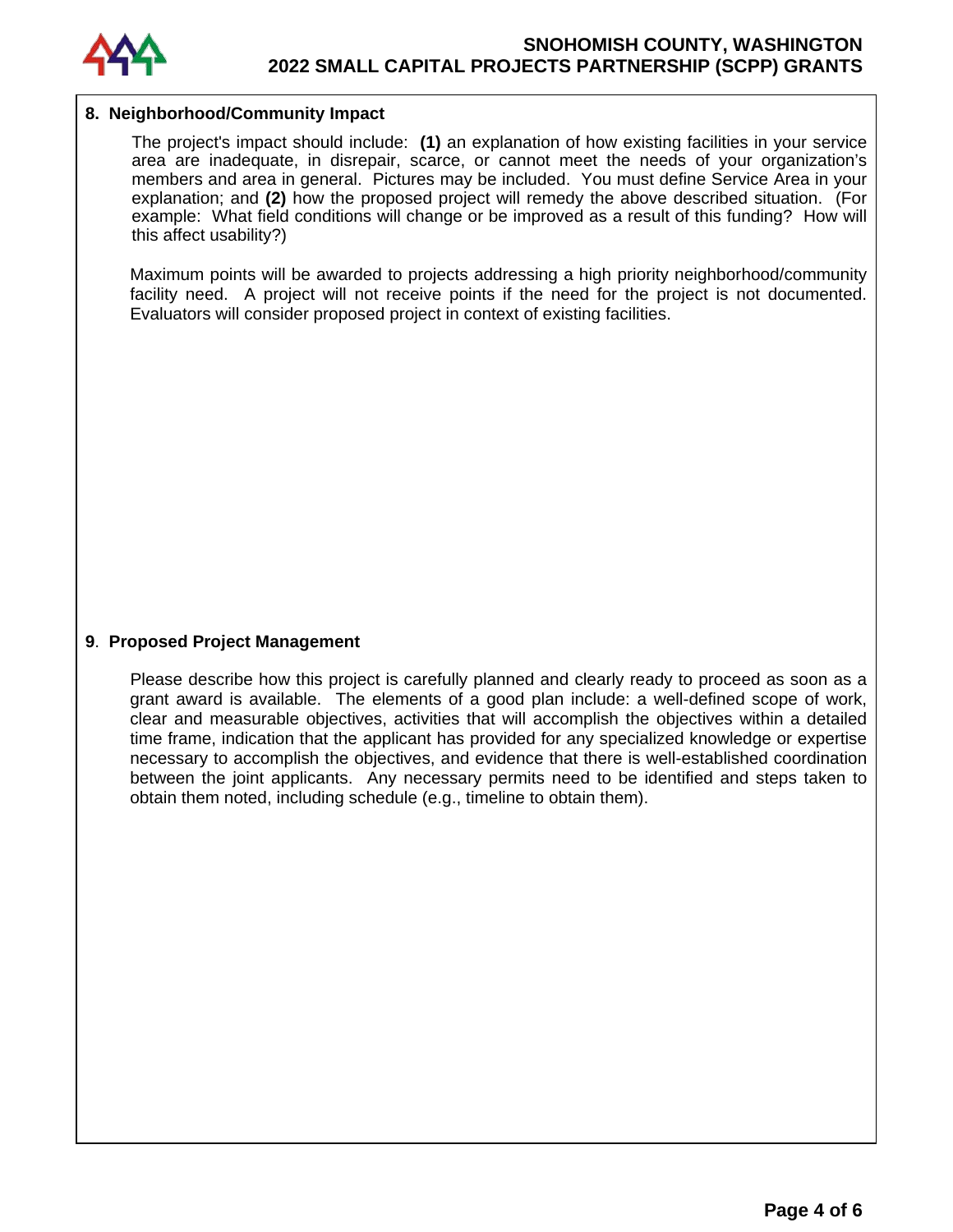

## **10. Proposed Project Design**

Please describe how the proposed project is well designed (site plans, drawings, and/or pictures are encouraged). Maximum points will be awarded to projects that are thoughtfully designed and consider the following elements: meeting current and future needs, appropriate and quality materials, potential phasing, efficiencies, maintenance, aesthetics, space relationships, and sustainable or green design.